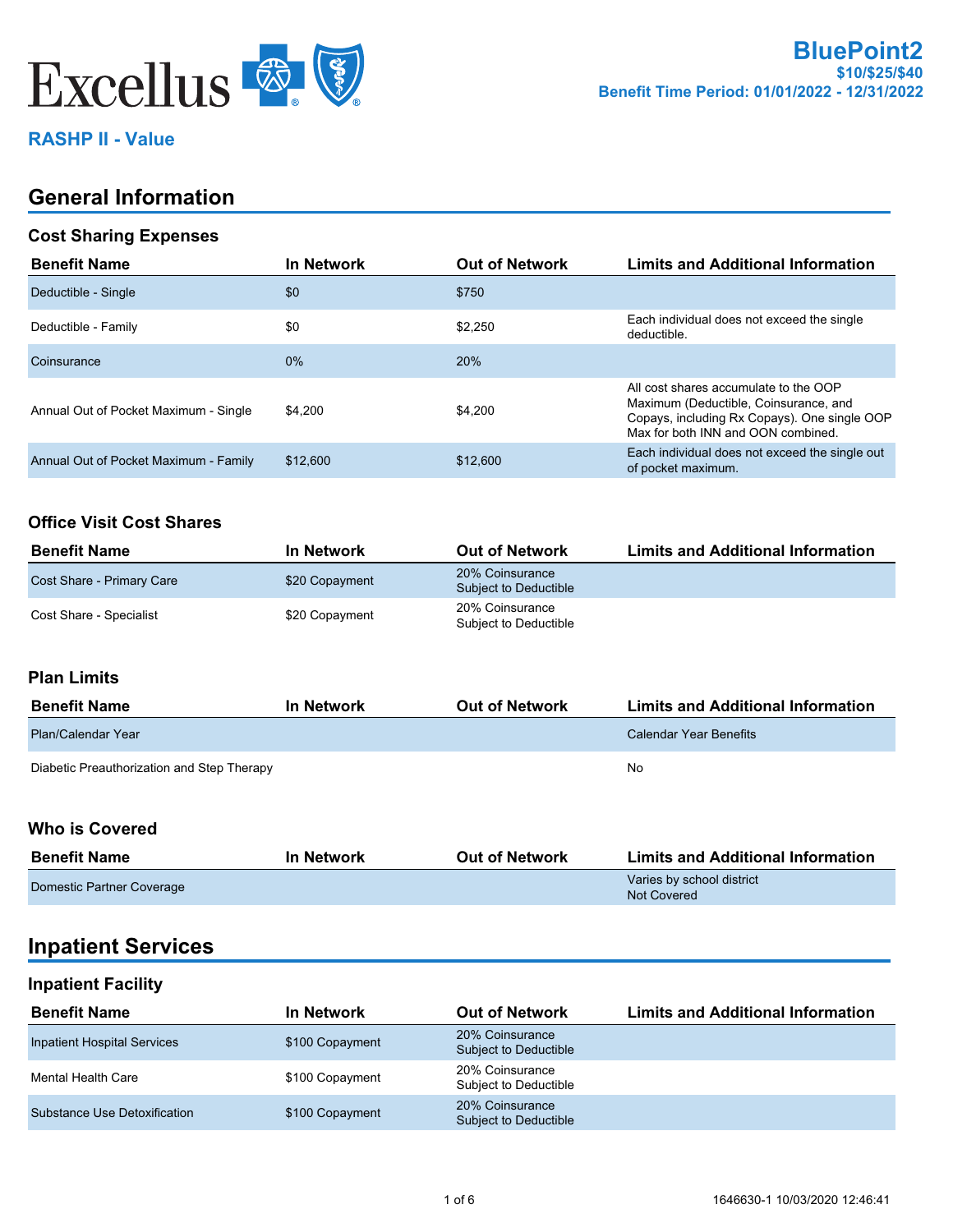| <b>Benefit Name</b>             | In Network      | <b>Out of Network</b>                    | <b>Limits and Additional Information</b>                                        |
|---------------------------------|-----------------|------------------------------------------|---------------------------------------------------------------------------------|
| <b>Skilled Nursing Facility</b> | \$100 Copayment | 20% Coinsurance<br>Subject to Deductible | 120 Days per year<br>360 Days per lifetime. Limits are combined INN<br>and OON. |
| <b>Physical Rehabilitation</b>  | \$100 Copayment | 20% Coinsurance<br>Subject to Deductible | 60 Days per year<br>Limits are combined INN and OON.                            |
| <b>Maternity Care</b>           | \$100 Copayment | 20% Coinsurance<br>Subject to Deductible |                                                                                 |

## **Inpatient Professional Services**

| <b>Benefit Name</b>               | In Network                          | <b>Out of Network</b>                    | <b>Limits and Additional Information</b>                                                                                                                 |
|-----------------------------------|-------------------------------------|------------------------------------------|----------------------------------------------------------------------------------------------------------------------------------------------------------|
| <b>Inpatient Hospital Surgery</b> | PCP/Specialist - 20%<br>Coinsurance | 20% Coinsurance<br>Subject to Deductible | INN: 20% Coinsurance or \$100 Copayment,<br>whichever is less                                                                                            |
| Anesthesia                        | PCP/Specialist - Covered in<br>Full | 20% Coinsurance<br>Subject to Deductible | Includes anesthesia rendered for Inpatient.<br>Outpatient, Office Visit and Maternity services.<br>Anesthesia does not require a preauth or<br>referral. |

# **Outpatient Facility Services**

## **Outpatient Facility Services**

| <b>Benefit Name</b>                                                      | <b>In Network</b>            | <b>Out of Network</b>                           | <b>Limits and Additional Information</b>                                                                      |
|--------------------------------------------------------------------------|------------------------------|-------------------------------------------------|---------------------------------------------------------------------------------------------------------------|
| SurgiCenters and Freestanding Ambulatory<br><b>Centers Surgical Care</b> | \$50 Copayment               | 20% Coinsurance<br><b>Subject to Deductible</b> |                                                                                                               |
| Diagnostic X-ray                                                         | \$20 Copayment               | 20% Coinsurance<br>Subject to Deductible        |                                                                                                               |
| Diagnostic Laboratory and Pathology                                      | Covered in Full              | 20% Coinsurance<br>Subject to Deductible        |                                                                                                               |
| <b>Radiation Therapy</b>                                                 | \$20 Copayment               | 20% Coinsurance<br>Subject to Deductible        |                                                                                                               |
| Chemotherapy                                                             | \$20 Copayment               | 20% Coinsurance<br><b>Subject to Deductible</b> |                                                                                                               |
| Infusion Therapy                                                         | Inclusive of Primary Service | Inclusive of Primary Service                    | Is inclusive in the Home Care benefit and not<br>covered as a separate benefit.                               |
| <b>Dialysis</b>                                                          | \$20 Copayment               | 20% Coinsurance<br>Subject to Deductible        |                                                                                                               |
| Mental Health Care                                                       | \$20 Copayment               | 20% Coinsurance<br>Subject to Deductible        | Includes Partial Hospitalization. NYS Mental<br>Health and Substance Use Disorder (SUD)<br>Provision Applies. |
| Substance Use Care                                                       | \$20 Copayment               | 20% Coinsurance<br>Subject to Deductible        | Includes Partial Hospitalization. NYS Mental<br>Health and Substance Use Disorder (SUD)<br>Provision Applies. |

# **Home and Hospice Care**

#### **Home Care**

| <b>Benefit Name</b>   | <b>In Network</b> | <b>Out of Network</b>                         | <b>Limits and Additional Information</b> |
|-----------------------|-------------------|-----------------------------------------------|------------------------------------------|
| Home Care             | Covered in Full   | 20% Coinsurance<br>Subject to \$50 Deductible |                                          |
| Home Infusion Therapy | Covered in Full   | 20% Coinsurance<br>Subject to \$50 Deductible |                                          |

**Hospice Care**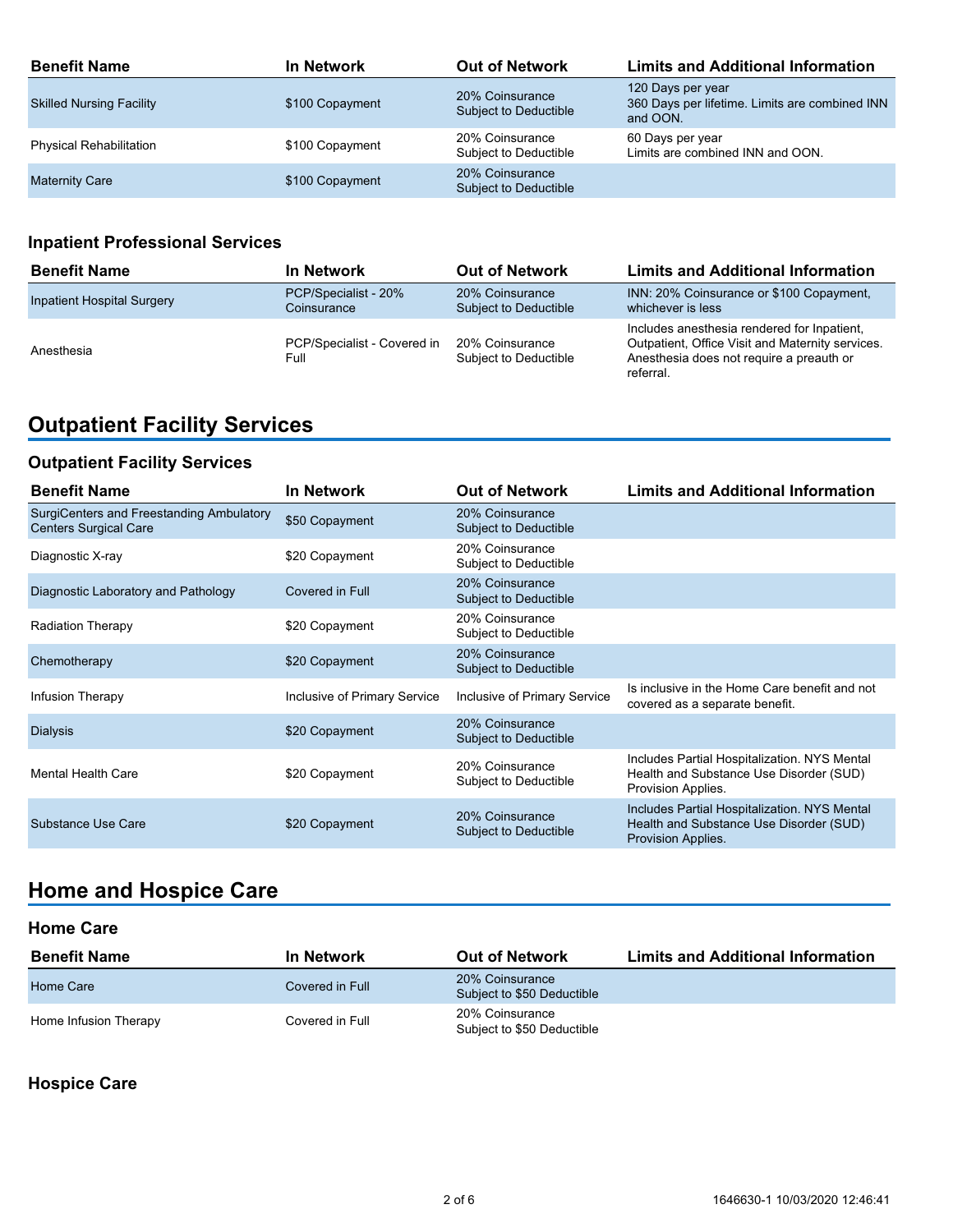| <b>Benefit Name</b>    | In Network      | <b>Out of Network</b>                    | <b>Limits and Additional Information</b> |
|------------------------|-----------------|------------------------------------------|------------------------------------------|
| Hospice Care Inpatient | Covered in Full | 20% Coinsurance<br>Subject to Deductible |                                          |

# **Outpatient and Office Professional Services**

#### **Professional Services**

| <b>Benefit Name</b>                 | <b>In Network</b>                                       | <b>Out of Network</b>                           | <b>Limits and Additional Information</b>                                                                                                                                                   |
|-------------------------------------|---------------------------------------------------------|-------------------------------------------------|--------------------------------------------------------------------------------------------------------------------------------------------------------------------------------------------|
| <b>Office Surgery</b>               | PCP/Specialist - \$20<br>Copayment                      | 20% Coinsurance<br>Subject to Deductible        |                                                                                                                                                                                            |
| Diagnostic X-ray                    | PCP/Specialist - \$20<br>Copayment                      | 20% Coinsurance<br>Subject to Deductible        |                                                                                                                                                                                            |
| Diagnostic Laboratory and Pathology | PCP/Specialist - Covered in<br>Full                     | 20% Coinsurance<br><b>Subject to Deductible</b> |                                                                                                                                                                                            |
| <b>Radiation Therapy</b>            | PCP/Specialist - \$20<br>Copayment                      | 20% Coinsurance<br>Subject to Deductible        |                                                                                                                                                                                            |
| Chemotherapy                        | PCP/Specialist - \$20<br>Copayment                      | 20% Coinsurance<br>Subject to Deductible        |                                                                                                                                                                                            |
| Infusion Therapy                    | PCP/Specialist - Inclusive of<br><b>Primary Service</b> | Inclusive of Primary Service                    | Is inclusive in the Home Care benefit and not<br>covered as a separate benefit.                                                                                                            |
| <b>Dialysis</b>                     | PCP/Specialist - \$20<br>Copayment                      | 20% Coinsurance<br>Subject to Deductible        |                                                                                                                                                                                            |
| <b>Mental Health Care</b>           | PCP/Specialist - \$20<br>Copayment                      | 20% Coinsurance<br>Subject to Deductible        | Includes Partial Hospitalization. NYS Mental<br>Health and Substance Use Disorder (SUD)<br>Provision Applies.                                                                              |
| <b>Maternity Care</b>               | PCP/Specialist - 20%<br>Coinsurance                     | 20% Coinsurance<br>Subject to Deductible        | INN: 20% Coinsurance or \$100 Copayment,<br>whichever is less. NYS Maternal Depression<br>Screening Mandate Applies.                                                                       |
| Telehealth                          | PCP/Specialist - \$20<br>Copayment                      | 20% Coinsurance<br>Subject to Deductible        |                                                                                                                                                                                            |
| <b>TeleMedicine Program</b>         | PCP/Specialist - \$10<br>Copayment                      | <b>Not Covered</b>                              | Covers online internet consultations between<br>the member and the providers who participate in<br>our telemedicine program for medical conditions<br>that are not an emergency condition. |
| Chiropractic Care                   | PCP/Specialist - \$20<br>Copayment                      | 20% Coinsurance<br>Subject to Deductible        |                                                                                                                                                                                            |
| <b>Allergy Testing</b>              | PCP/Specialist - \$20<br>Copayment                      | 20% Coinsurance<br>Subject to Deductible        | Allergy Testing includes injections and scratch<br>and prick tests.                                                                                                                        |
| Allergy Treatment Including Serum   | PCP/Specialist - \$20<br>Copayment                      | 20% Coinsurance<br>Subject to Deductible        | Includes desensitization treatments (injections &<br>serums).                                                                                                                              |
| <b>Hearing Evaluations Routine</b>  | PCP/Specialist - \$20<br>Copayment                      | <b>Not Covered</b>                              | 1 Exam per calendar year                                                                                                                                                                   |

## **Rehab and Habilitation**

### **Outpatient Facility**

| <b>Benefit Name</b>            | In Network     | <b>Out of Network</b>                           | <b>Limits and Additional Information</b>                                                                                                                                |
|--------------------------------|----------------|-------------------------------------------------|-------------------------------------------------------------------------------------------------------------------------------------------------------------------------|
| <b>Physical Rehabilitation</b> | \$20 Copayment | 20% Coinsurance<br>Subject to Deductible        | 30 Visits per year<br>Includes aggregate of visits for INN and OON<br>and professional and facility covered services<br>for physical, speech, and occupational therapy. |
| Occupational Rehabilitation    | \$20 Copayment | 20% Coinsurance<br>Subject to Deductible        | 30 Visits per year                                                                                                                                                      |
| <b>Speech Rehabilitation</b>   | \$20 Copayment | 20% Coinsurance<br><b>Subject to Deductible</b> | 30 Visits per year                                                                                                                                                      |

## **Outpatient Professional Services**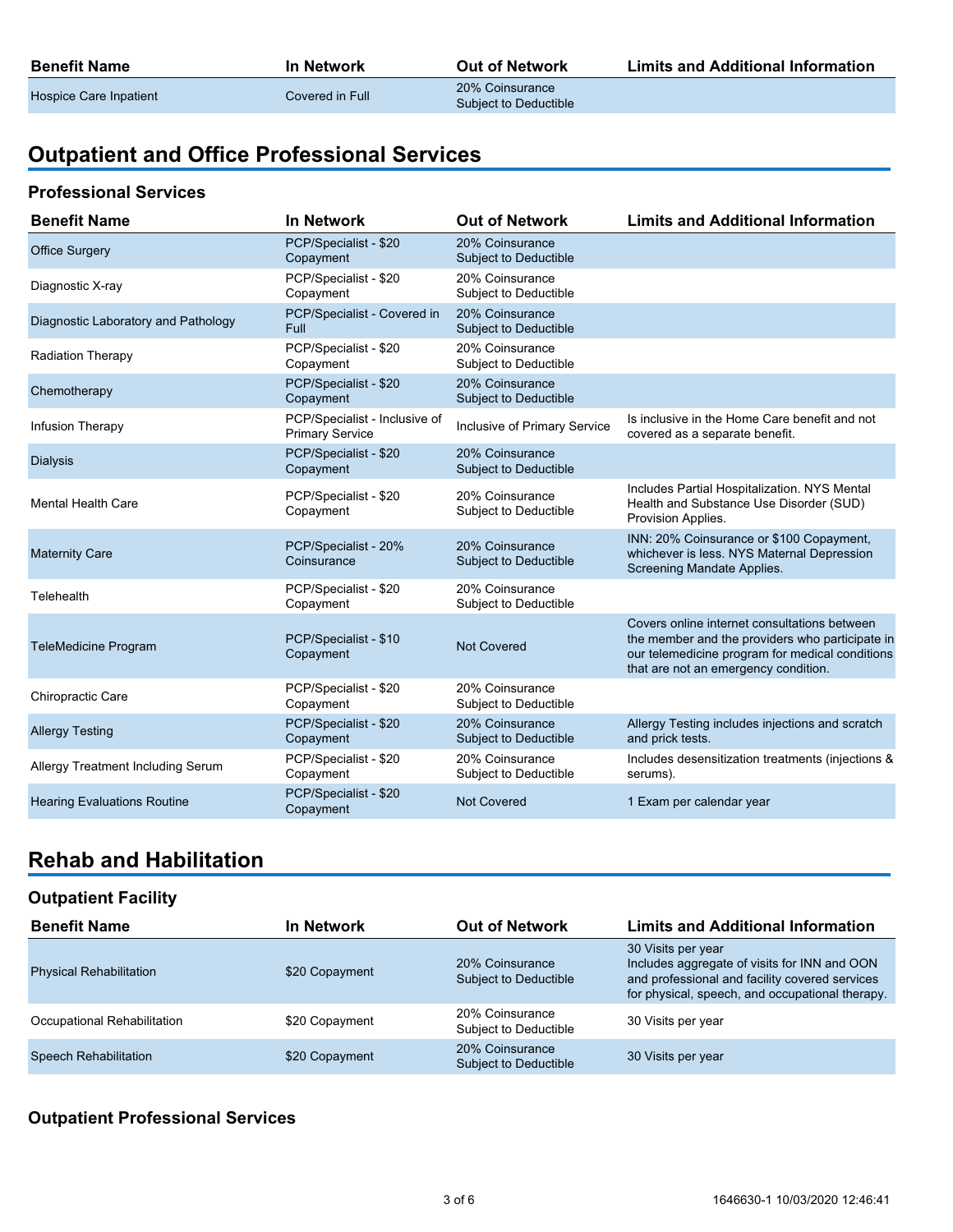| <b>Benefit Name</b>            | <b>In Network</b>                  | <b>Out of Network</b>                    | <b>Limits and Additional Information</b>                                                                                                                                |
|--------------------------------|------------------------------------|------------------------------------------|-------------------------------------------------------------------------------------------------------------------------------------------------------------------------|
| <b>Physical Rehabilitation</b> | PCP/Specialist - \$20<br>Copayment | 20% Coinsurance<br>Subject to Deductible | 30 Visits per year<br>Includes aggregate of visits for INN and OON<br>and professional and facility covered services<br>for physical, speech, and occupational therapy. |
| Occupational Rehabilitation    | PCP/Specialist - \$20<br>Copayment | 20% Coinsurance<br>Subject to Deductible | 30 Visits per year                                                                                                                                                      |
| <b>Speech Rehabilitation</b>   | PCP/Specialist - \$20<br>Copayment | 20% Coinsurance<br>Subject to Deductible | 30 Visits per year                                                                                                                                                      |

## **Preventive Services**

#### **Preventive Professional Services Meeting Federal Guidelines\***

| <b>Benefit Name</b>                        | <b>In Network</b>                          | <b>Out of Network</b>                    | <b>Limits and Additional Information</b> |
|--------------------------------------------|--------------------------------------------|------------------------------------------|------------------------------------------|
| <b>Adult Physical Examination</b>          | PCP/Specialist - Covered in<br><b>Full</b> | <b>Not Covered</b>                       | 1 Exam per year                          |
| Adult Immunizations                        | PCP/Specialist - Covered in<br>Full        | Not Covered                              |                                          |
| Well Child Visits and Immunizations        | PCP/Specialist - Covered in<br><b>Full</b> | 20% Coinsurance<br>Subject to Deductible |                                          |
| Routine GYN Visit                          | PCP/Specialist - Covered in<br>Full        | 20% Coinsurance<br>Subject to Deductible | 2 Exams per year                         |
| <b>Pre/Post-Natal Care</b>                 | PCP/Specialist - Covered in<br><b>Full</b> | 20% Coinsurance<br>Subject to Deductible |                                          |
| Mammography Screening Professional         | PCP/Specialist - Covered in<br>Full        | 20% Coinsurance<br>Subject to Deductible |                                          |
| <b>Colonoscopy Screening Professional</b>  | PCP/Specialist - Covered in<br><b>Full</b> | 20% Coinsurance<br>Subject to Deductible |                                          |
| <b>Bone Density Screening Professional</b> | PCP/Specialist - Covered in<br>Full        | 20% Coinsurance<br>Subject to Deductible |                                          |

#### **Preventive Facility Services Meeting Federal Guidelines\***

| <b>Benefit Name</b>                    | <b>In Network</b> | <b>Out of Network</b>                           | <b>Limits and Additional Information</b> |
|----------------------------------------|-------------------|-------------------------------------------------|------------------------------------------|
| <b>Cervical Cytology Preventative</b>  | Covered in Full   | 20% Coinsurance<br><b>Subject to Deductible</b> | 2 Exams per year                         |
| Mammography Screening Facility         | Covered in Full   | 20% Coinsurance<br>Subject to Deductible        |                                          |
| <b>Colonoscopy Screening Facility</b>  | Covered in Full   | 20% Coinsurance<br>Subject to Deductible        |                                          |
| <b>Bone Density Screening Facility</b> | Covered in Full   | 20% Coinsurance<br>Subject to Deductible        |                                          |

### **Preventive services in addition to those required under Federal Guidelines - Professional**

| <b>Benefit Name</b>                        | <b>In Network</b>                   | <b>Out of Network</b>                    | <b>Limits and Additional Information</b>                                                 |
|--------------------------------------------|-------------------------------------|------------------------------------------|------------------------------------------------------------------------------------------|
| <b>Prostate Cancer Screening</b>           | PCP/Specialist - \$20<br>Copayment  | 20% Coinsurance<br>Subject to Deductible | NYS Prostate Cancer Testing Mandate applies.                                             |
| Mammography Screening Professional         | PCP/Specialist - Covered in<br>Full | 20% Coinsurance<br>Subject to Deductible | NYS Mammography Screening Mandate<br>Applies - One Annual Mammogram for ages<br>$35-39.$ |
| <b>Colonoscopy Screening Professional</b>  | PCP/Specialist - \$20<br>Copayment  | 20% Coinsurance<br>Subject to Deductible |                                                                                          |
| <b>Bone Density Screening Professional</b> | PCP/Specialist - \$20<br>Copayment  | 20% Coinsurance<br>Subject to Deductible |                                                                                          |

## **Preventive services in addition to those required under Federal Guidelines - Facility**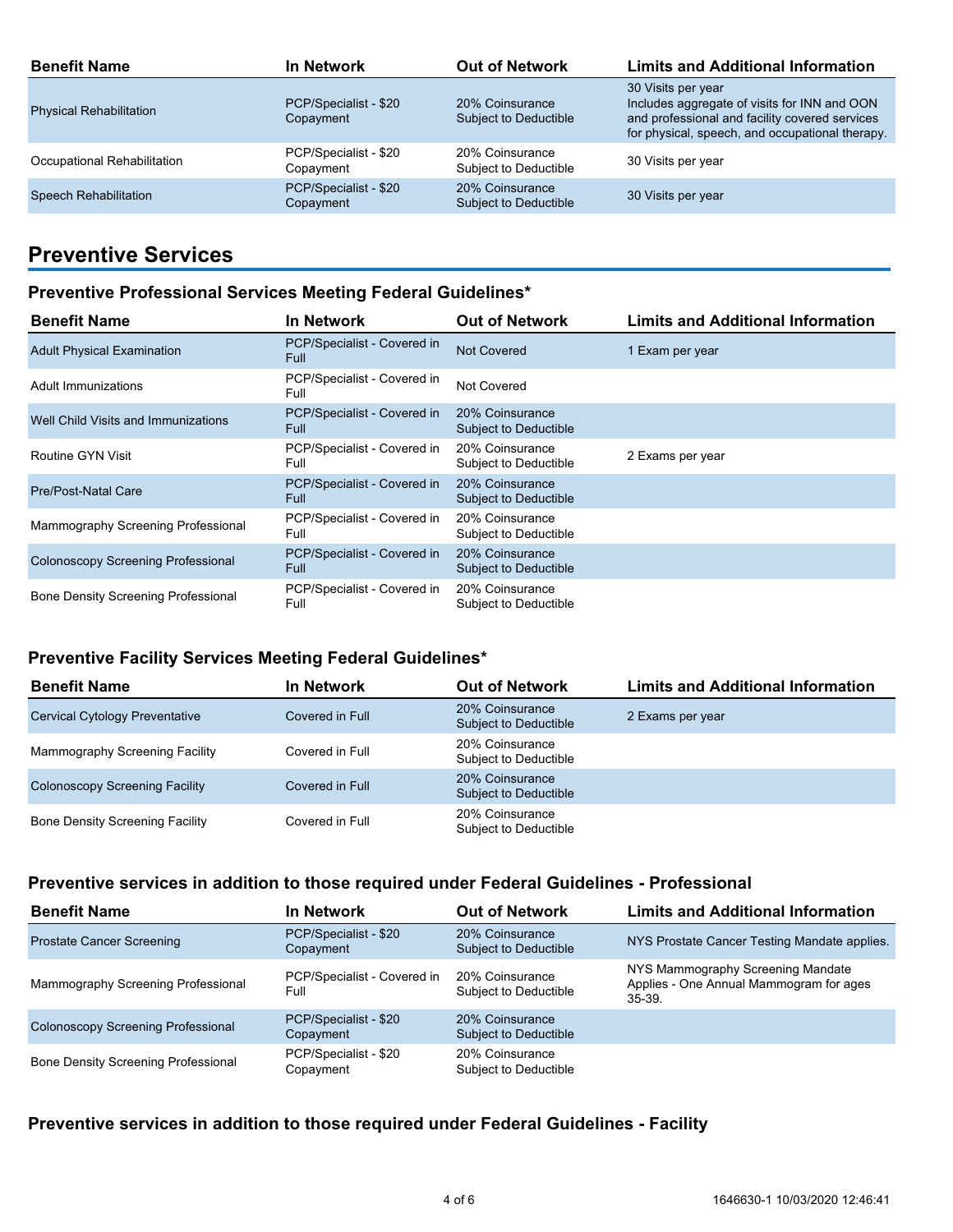| <b>Benefit Name</b>                    | In Network      | <b>Out of Network</b>                    | <b>Limits and Additional Information</b>                                                    |
|----------------------------------------|-----------------|------------------------------------------|---------------------------------------------------------------------------------------------|
| <b>Mammography Screening Facility</b>  | Covered in Full | 20% Coinsurance<br>Subject to Deductible | NYS Mammography Screening Mandate<br>Applies - One Annual Mammogram for ages<br>$35 - 39$ . |
| Colonoscopy Screening Facility         | \$50 Copayment  | 20% Coinsurance<br>Subject to Deductible |                                                                                             |
| <b>Bone Density Screening Facility</b> | \$20 Copayment  | 20% Coinsurance<br>Subject to Deductible |                                                                                             |

## **Other Benefits**

#### **Additional Benefits**

| <b>Benefit Name</b>                        | <b>In Network</b>                        | <b>Out of Network</b>                    | <b>Limits and Additional Information</b>                                                      |
|--------------------------------------------|------------------------------------------|------------------------------------------|-----------------------------------------------------------------------------------------------|
| Treatment of Diabetes Insulin and Supplies | PCP/Specialist - \$20<br>Copayment       | 20% Coinsurance<br>Subject to Deductible | Limited to a 30 day supply for retail pharmacy or<br>a 90 day supply for mail order pharmacy. |
| Diabetic Equipment                         | PCP/Specialist - \$20<br>Copayment       | 20% Coinsurance<br>Subject to Deductible |                                                                                               |
| Durable Medical Equipment (DME)            | PCP/Specialist - 20%<br>Coinsurance      | Not Covered                              |                                                                                               |
| <b>Medical Supplies</b>                    | PCP/Specialist - Not Covered Not Covered |                                          | Not Covered                                                                                   |
| Acupuncture                                | PCP/Specialist - 50%<br>Coinsurance      | 50% Coinsurance<br>Subject to Deductible | 10 Visits per year                                                                            |
| <b>Private Duty Nursing</b>                | PCP/Specialist - Not Covered Not Covered |                                          | Not Covered                                                                                   |

# **Emergency Services**

## **ER Facility**

| <b>Benefit Name</b>                  | In Network     | <b>Out of Network</b> | <b>Limits and Additional Information</b>                                                                                                                |
|--------------------------------------|----------------|-----------------------|---------------------------------------------------------------------------------------------------------------------------------------------------------|
| <b>Facility Emergency Room Visit</b> | \$50 Copayment | \$50 Copayment        | Prior Authorization may not apply to any<br>emergency care services. Emergency services<br>are covered worldwide if provided by a hospital<br>facility. |

## **Transportation**

| <b>Benefit Name</b>                                                  | In Network     | <b>Out of Network</b> | <b>Limits and Additional Information</b> |
|----------------------------------------------------------------------|----------------|-----------------------|------------------------------------------|
| Prehospital Emergency and Transportation -<br><b>Ground or Water</b> | \$50 Copayment | \$50 Copayment        |                                          |

## **Urgent Care**

| <b>Benefit Name</b>               | In Network     | <b>Out of Network</b> | <b>Limits and Additional Information</b> |
|-----------------------------------|----------------|-----------------------|------------------------------------------|
| Urgent Care Center Facility Visit | \$25 Copayment | \$25 Copayment        |                                          |

# **Ancillary Benefits**

### **Vision**